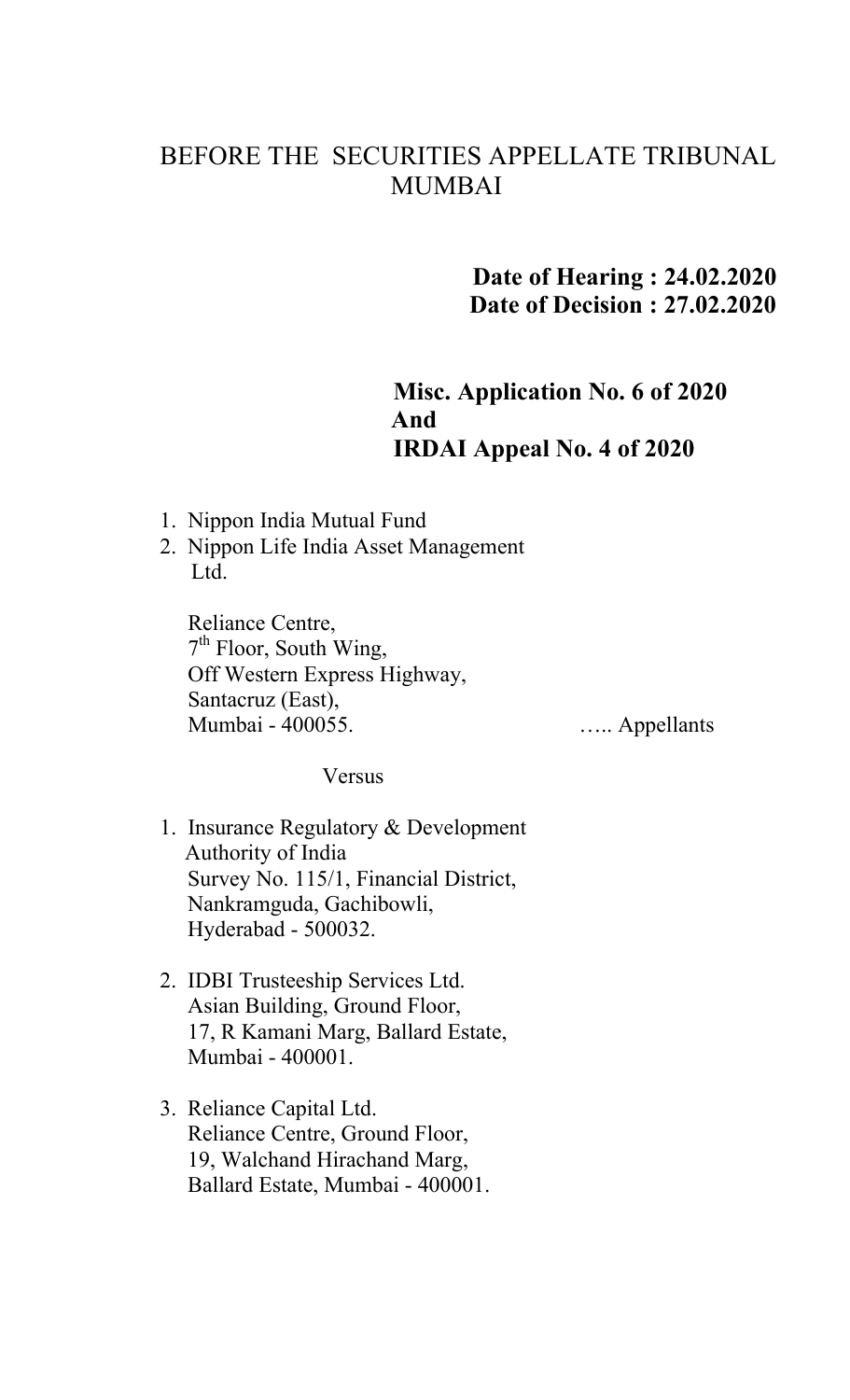4. Reliance General Insurance Co. Ltd. Reliance Centre, Sough Wing, 4<sup>th</sup> Floor, Off. Western Express Highway, Santacruz (East), Mumbai - 400055. …… Respondents

Mr. Pradeep Sancheti, Senior Advocate with Mr. Sumit Agrawal, Mr. Mahaveer Rajguru, Mr. Akshit Jain, Advocates i/b Regstreet Law Advisors the Appellants.

Mr. Shyam Mehta, Senior Advocate with Mr. Sushant Yadav, Mr. Shehaab Roshan, Advocates i/b K. Ashar & Co. for the Respondent Nos. 1.

Mr. Darius Khambata, Senior Advocate i/b Harish Shroff & Co. for the Respondent Nos. 2.

Mr. Gaurav Joshi, Senior Advocate with Mr. Zerick Dastur, Ms. Sneha Sheth, Mr. Khushil Shah, Ms. Tanvi Gaitonde, Advocates i/b Zerick Dastur, Advocates & Solicitors for the Respondent Nos. 3 and 4.

Mr. Janak Dwarkadas, Senior Advocate with Mr. Jayesh H. Shah, Mr. Shubhabrata Chakraborti, Mr. Arikshit Moral, Ms. Anita Irani, Advocates i/b Juris Corp. for the Intervener.

CORAM : Justice Tarun Agarwala, Presiding Officer Dr. C. K. G. Nair, Member Justice M. T. Joshi, Judicial Member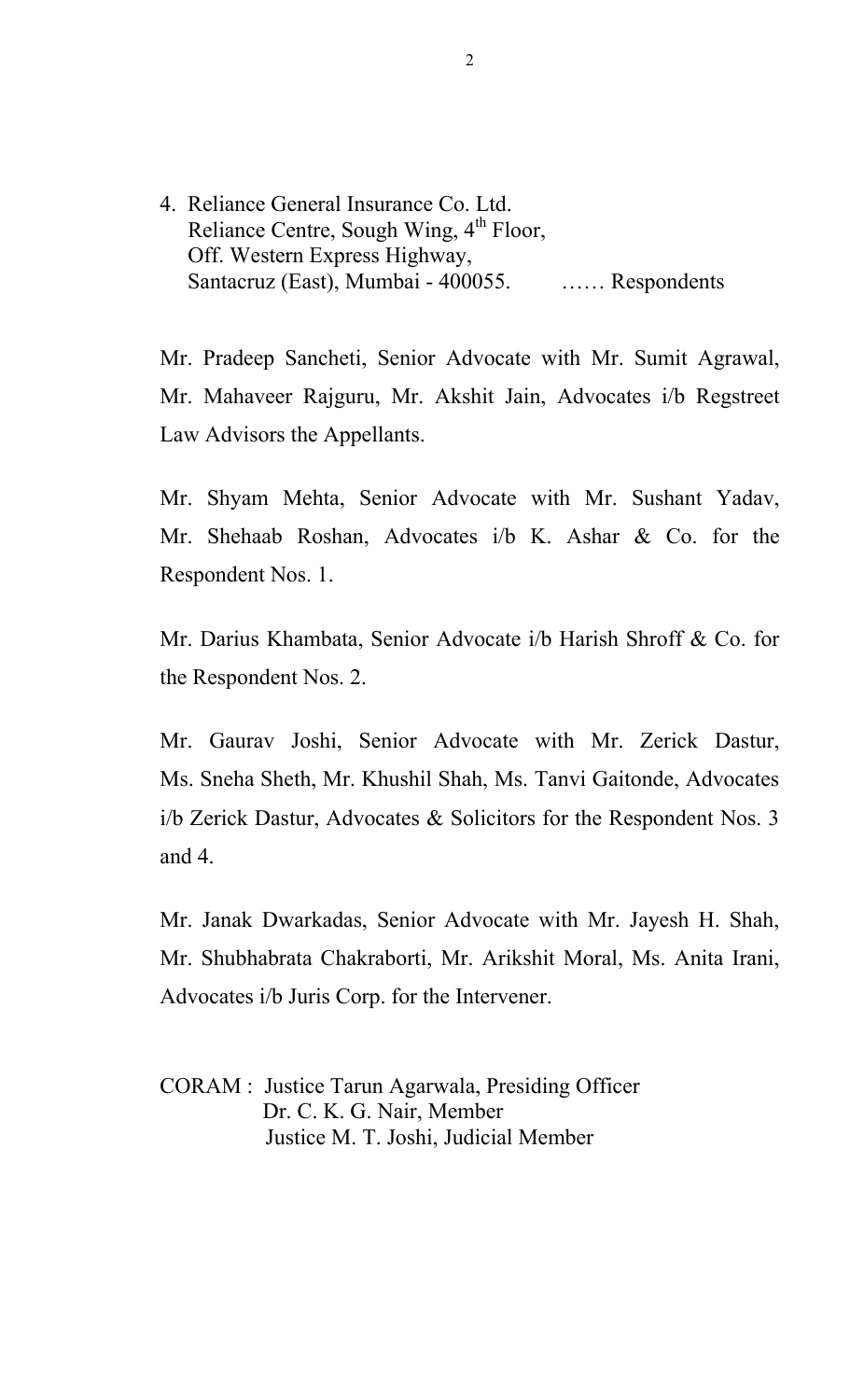Per : Justice Tarun Agarwala, Presiding Officer

1. The present appeal has been filed against the order dated December 4, 2019 and December 27, 2019 passed by Insurance Regulatory & Development Authority of India (hereinafter referred to as 'IRDAI') - respondent No. 1 by which IRDAI held that the transfer of shares made by respondent No. 2 was in violation of Section  $6A(4)(b)(iii)$  of the Insurance Act, 1938 (hereinafter referred to as 'Insurance Act') read with Regulation 3 of the Insurance Regulatory & Development Authority of India (Transfer of Equity Shares of Insurance Companies) Regulations, 2015 (hereinafter referred to as 'Transfer of Equity Shares Regulations'), as the same was made without previous approval of the authority and, therefore, such transfer of shares are null and void ab initio. By the impugned order dated December 27, 2019 IRDAI reiterated its directions contained in its earlier order of December 4, 2019 with a further stipulation that such transfer / pledge should not be given effect to and that the appellants should exercise due diligence.

2. An Intervention Application has been filed on behalf of the Credit Suisse AG, Mumbai Branch. In the interest of justice, the Intervention Application is allowed.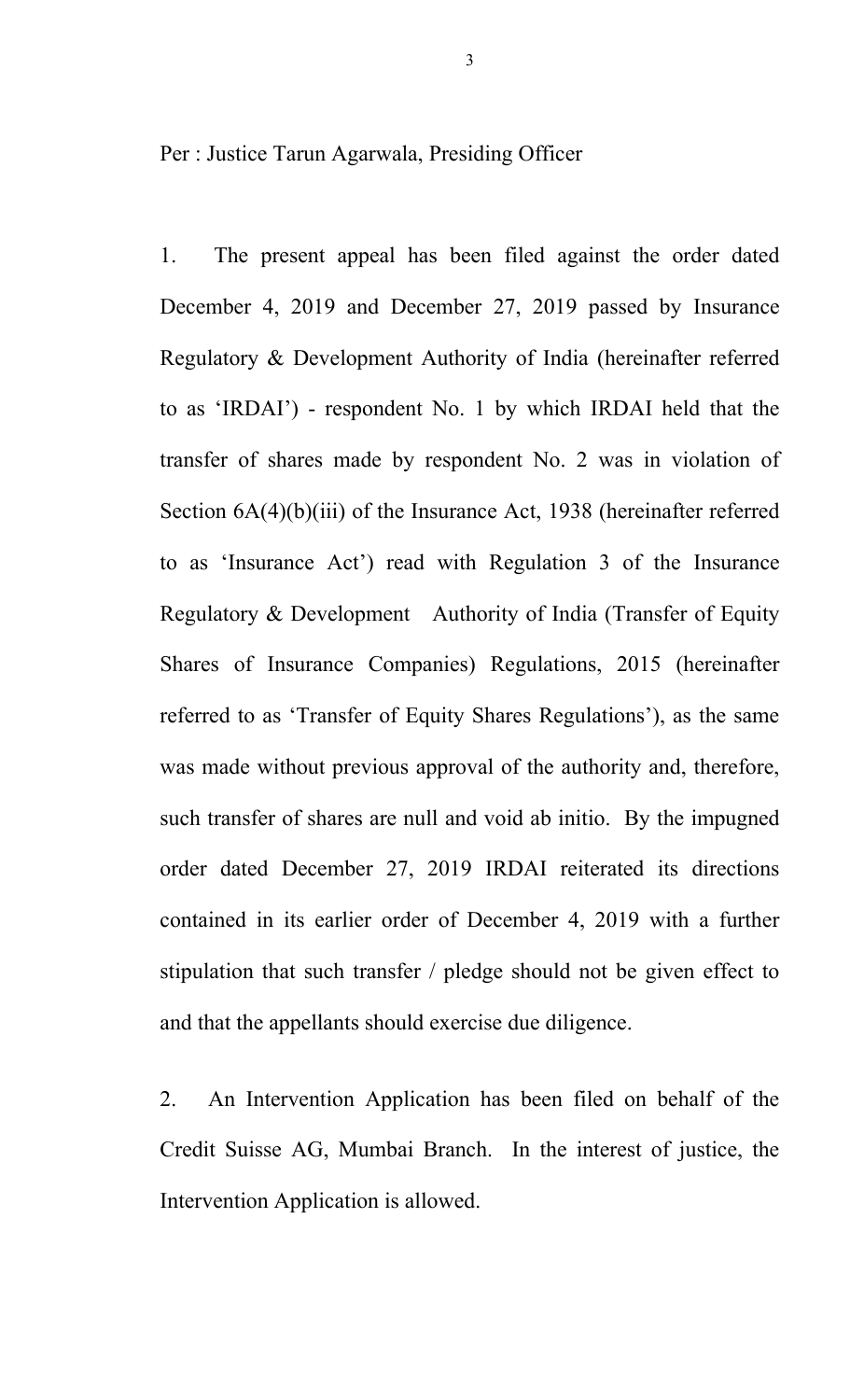3. We have heard Mr. Pradeep Sancheti, the learned senior counsel with Mr. Sumit Agrawal, Mr. Mahaveer Rajguru and Mr. Akshit Jain, the learned counsel for the appellants and Mr. Shyam Mehta, the learned senior counsel with Mr. Sushant Yadav, Mr. Shehaab Roshan, the learned counsel for the respondent No. 1 and Mr. Darius Khambata, the learned senior counsel for the Respondent No. 2 and Mr. Gaurav Joshi, the learned senior counsel with Mr. Zerick Dastur, Ms. Sneha Sheth, Mr. Khushil Shah, Ms. Tanvi Gaitonde, the learned counsel for the Respondent No. 3 and 4 and Mr. Janak Dwarkadas, the learned senior counsel with Mr. Jayesh H. Shah, Mr. Shubhabrata Chakraborti, Mr. Arikshit Moral, Ms. Anita Irani, the learned counsel for the Intervener.

4. The facts leading to the filing of the present appeal is, that Nippon India Mutual Fund (hereinafter referred to as 'NIMF') - Appellant No. 1 is a Trust established under the Indian Trust Act, 1882. Appellant No. 2 Nippon Life India Asset Management Ltd. is a duly registered asset management company of Appellant No. 1 and is registered with Securities and Exchange Board of India (hereinafter referred to as 'SEBI'). IDBI Trusteeship Services Ltd. (Respondent No. 2) is a duly registered debenture trustee registered

4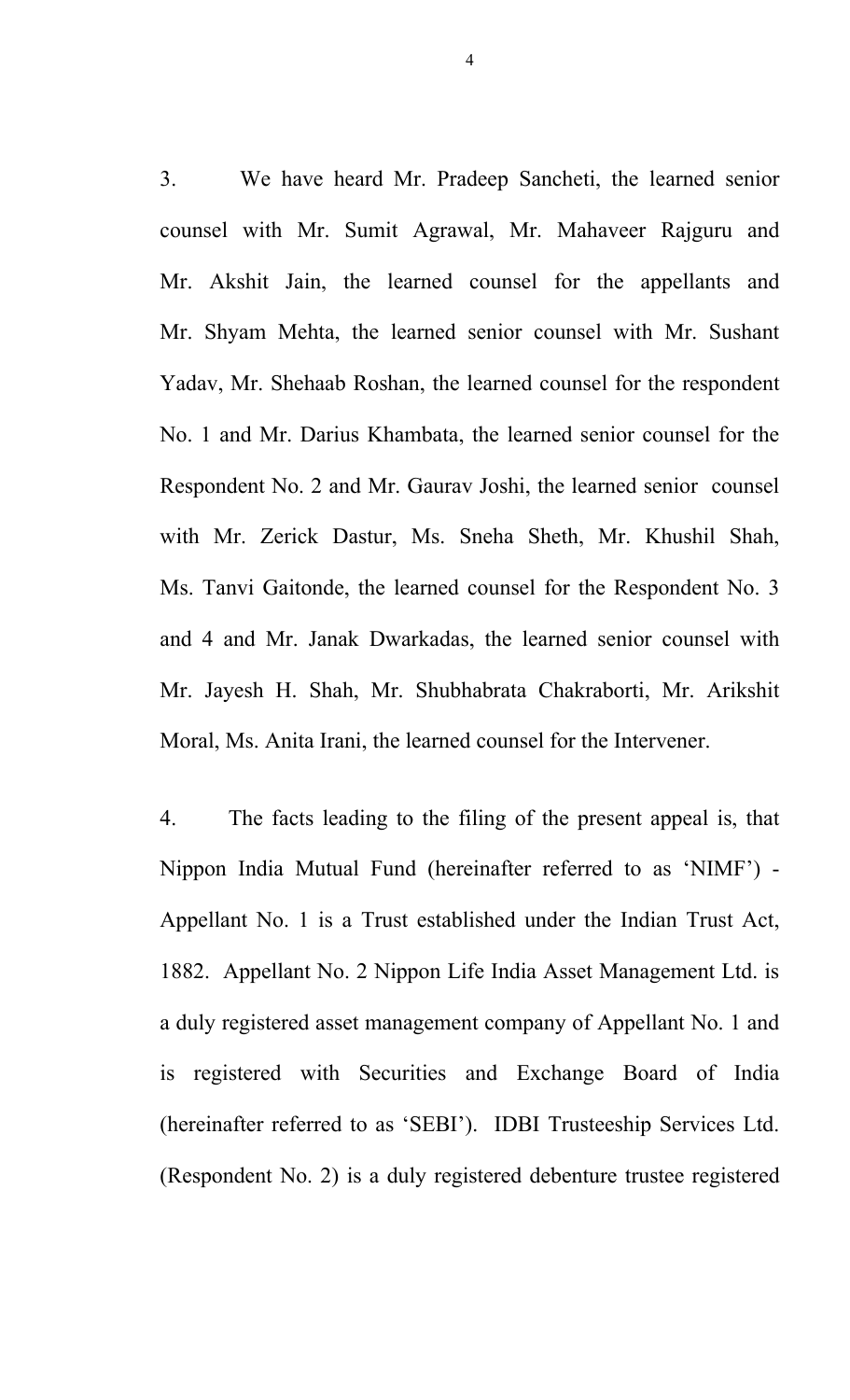with SEBI and acts as a debenture trustee for the issue of Non-Convertible Debentures (NCDs) issued by Reliance Home Finance Ltd. (hereinafter referred to as 'RHFL'). In this regards, a debenture trust deed dated January 10, 2018 was issued between RHFL and IDBI Trusteeship Services Ltd. - Respondent No. 2.

5. RHFL issued an Information Memorandum dated March 28, 2018 for private placement for issue of 8000 NCDs aggregating Rs. 400 crores. Appellant No. 2 subscribed to 8000 NCDs and currently holds 6369 NCDs. These NCDs were to mature on June 28, 2019. RHFL were unable to redeem the NCDs and consequently, RHFL requested Appellant No. 1, a debenture holder to restructure the terms of the NCDs and extend its maturity date to October 31, 2019. The maturity date was extended to October 31, 2019 upon RHFL providing additional security, namely :-

a) an irrevocable and unconditional corporate guarantee by Reliance Capital Ltd. - Respondent No. 3 (hereinafter referred to as 'Reliance Capital') who is the promoter of RHFL;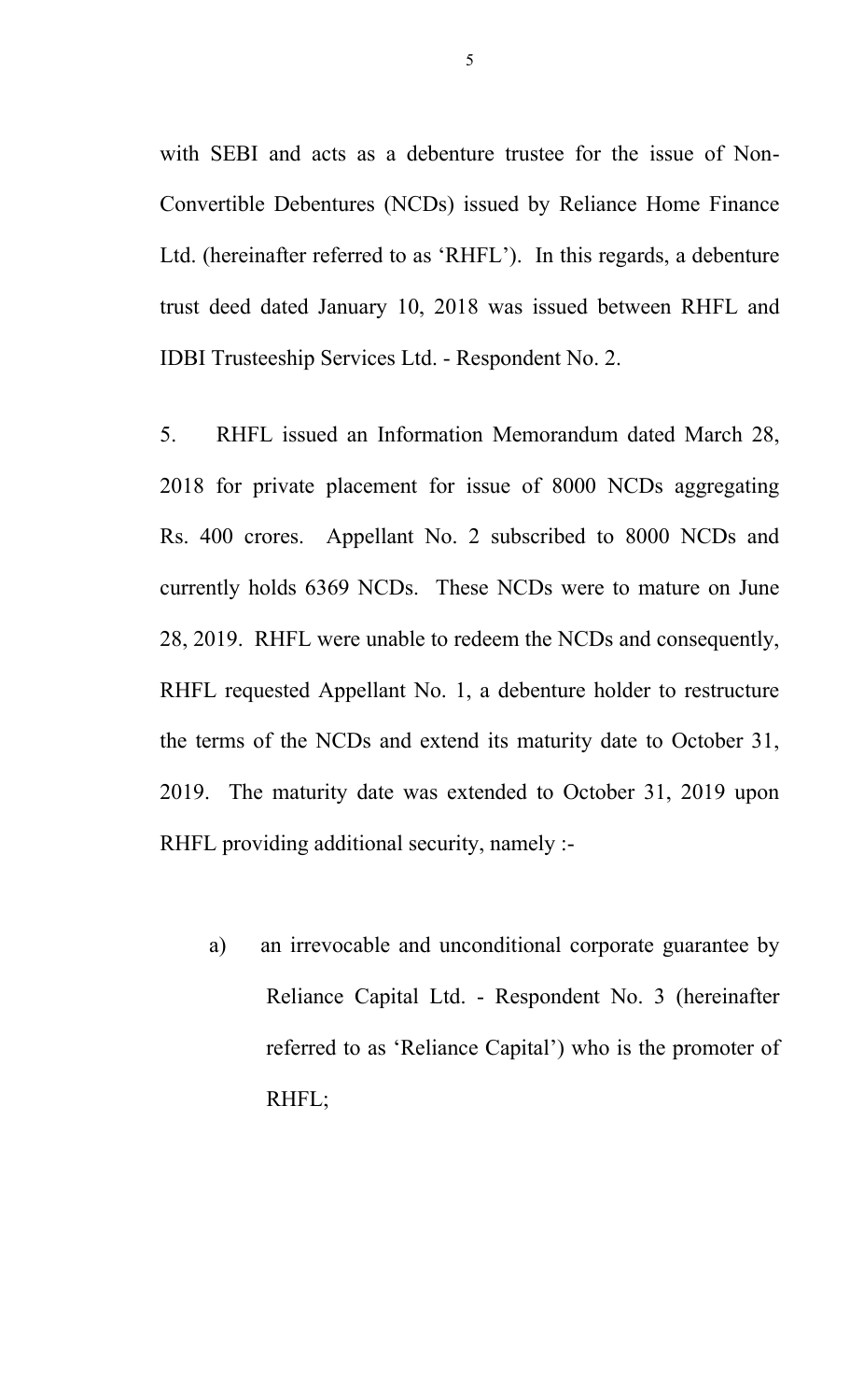- b) put option right was given to the NCDs holders, namely, that upon exercising the put option Reliance Capital was required to purchase the NCDs;
- c) pledge to be given by Reliance Capital over its entire shareholding in Reliance General Insurance Company Ltd. Respondent No. 4 (hereinafter referred to as 'RGIC') in favour of IDBI Trusteeship Services Ltd. Respondent No. 2. This Respondent No. 4 company is a subsidiary of Reliance Capital and is in the business of General Insurance and undertakes General Insurance business.

6. Based on the aforesaid arrangement, a guarantee deed was executed on July 19, 2019 and a Share Pledge Agreement dated June 26, 2019 was executed by Reliance Capital Respondent No. 3 in favour of IDBI Trusteeship Services Ltd. Respondent No. 2 wherein 25,15,49,920 shares of RGIC held by Reliance Capital was pledged in favour of Respondent No. 2. Under this Share Pledge Agreement, this pledge on equity shares was created for securing payment obligations to secured parties mentioned therein.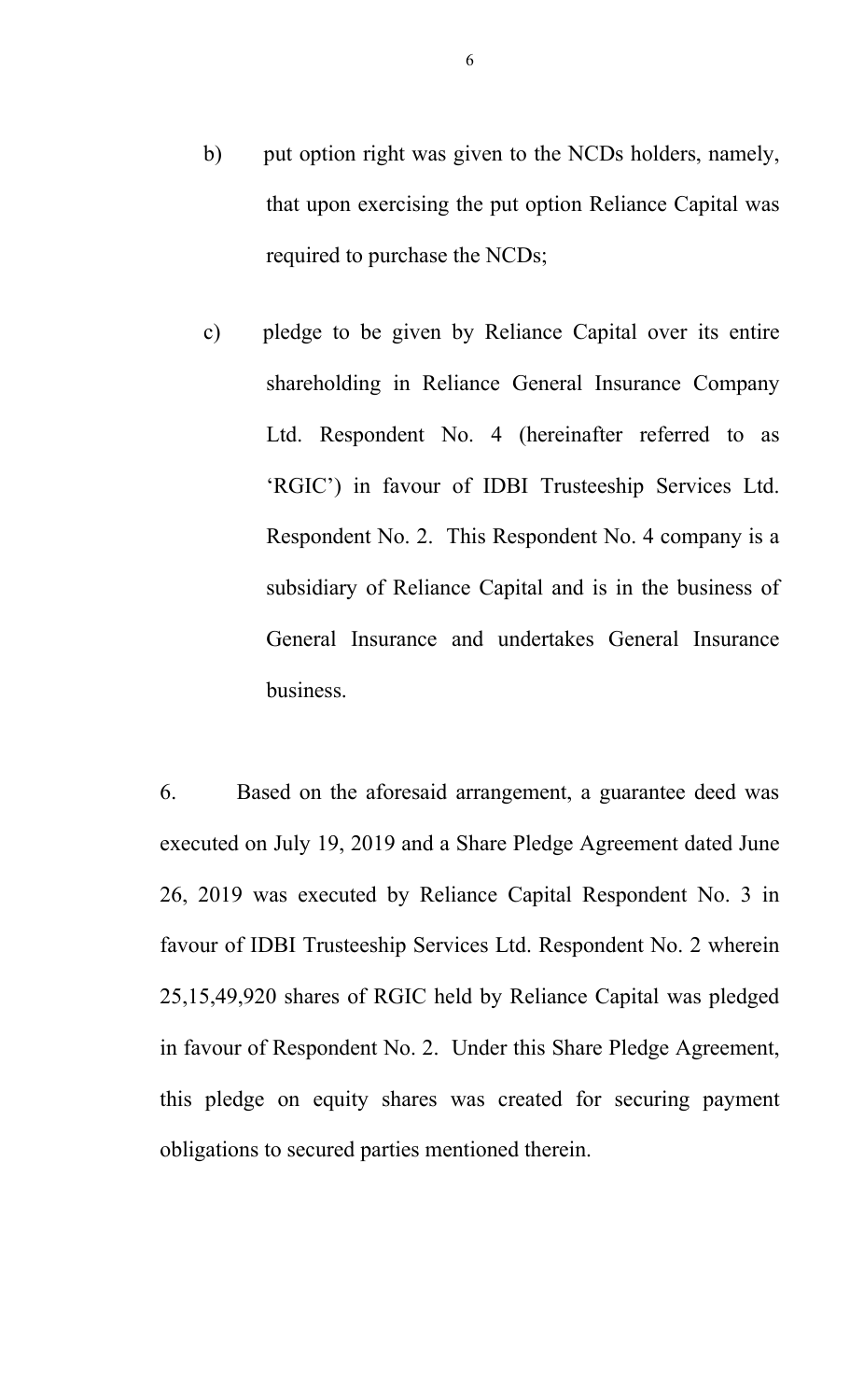7. Prior to the maturity of the NCDs on October 31, 2019, Appellant No. 1 exercised its "put option" to sell 6369 NCDs for approximately Rs. 331 crore and gave notice to Reliance Capital on October 11, 2019 to purchase the NCDs in accordance with the guarantee deed. Upon failure of Reliance Capital to purchase the NCDs of RHFL, Appellant No. 1 wrote to IDBI Trusteeship Services Ltd. Respondent No. 2 to invoke the pledge under the pledge agreement on October 17, 2019. Accordingly, IDBI Trusteeship Services Ltd. Respondent No. 2 issued a notice to Reliance Capital on October 18, 2019 and, on October 24, 2019, invoked the pledge of 25,15,49,920 shares of RGIC. Based on the aforesaid, Appellant No. 1 informed IRDAI Respondent No. 1 vide letter dated November 20, 2019 with regard to the invocation of the shares. Reliance Capital also informed the stock exchange with regard to the invocation of the shares on November 19, 2019. Based on the aforesaid, the impugned order dated December 4, 2019 was passed holding that the transfer of the shares being in violation of Section  $6A(4)(b)(iii)$  of the Insurance Act was null and void ab initio.

8. Upon receipt of the aforesaid impugned order, the appellants made a representation dated December 12, 2019 informing IRDAI that by invoking the pledge agreement created on RGIC shares IDBI

7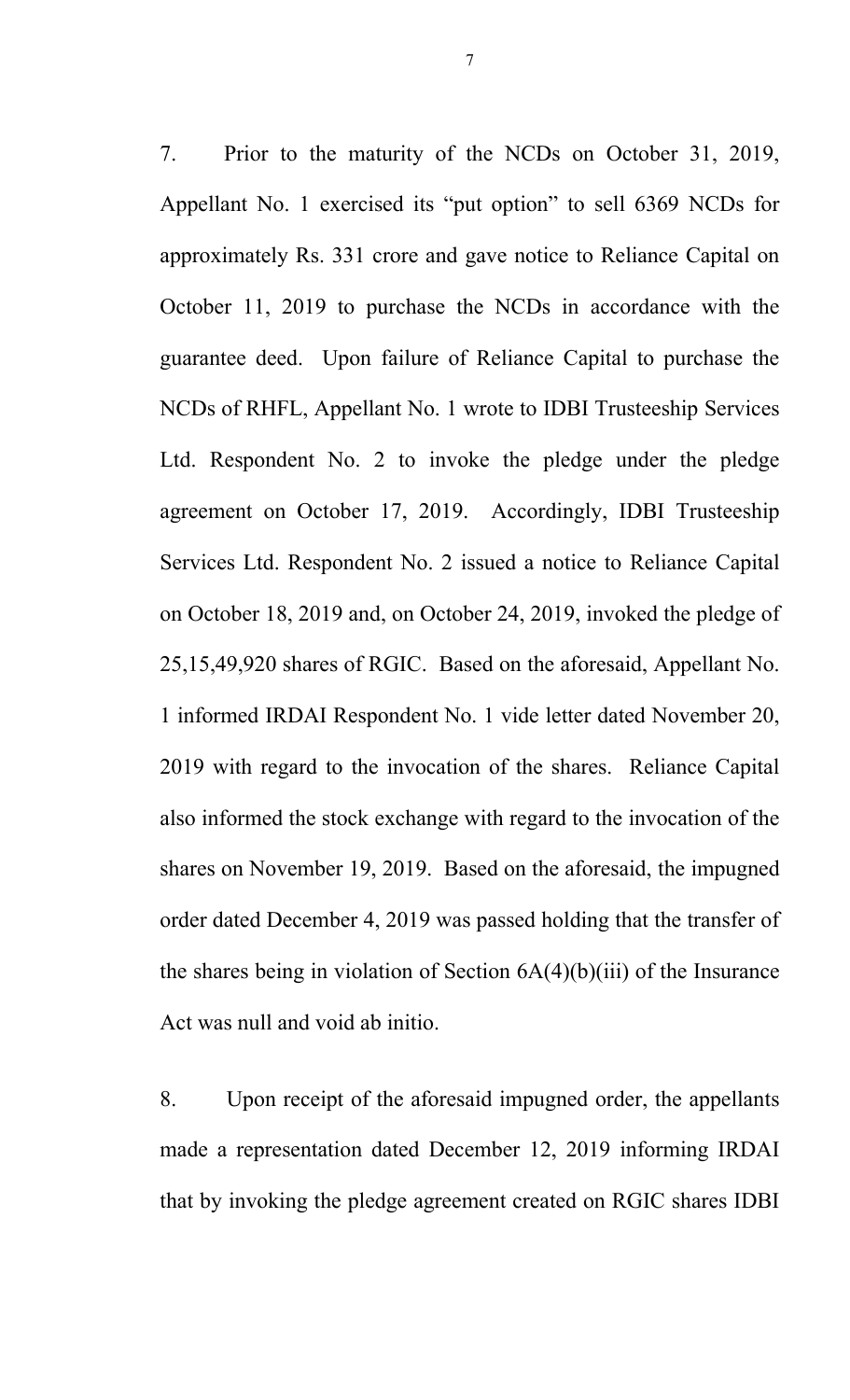Trusteeship Services Ltd., in compliance of its statutory duty as a debenture trustee had only taken possession of RGIC shares. IRDAI was also informed that the trusteeship would make a formal application before taking any further steps for finding a suitable buyer and transferring the shares of RGIC to the staid buyer. The appellants further contended that neither the appellant No. 1 nor IDBI Trusteeship Services Ltd. Respondent No. 2 exercises any control over RGIC nor it intends to exercise any control, make changes or have a say in the management or decision making process of RGIC or exercise any voting rights in respect of RGIC shares. It was further pointed out that the Appellant No. 2 is only an asset management company and is carrying of its business activities as per Regulation 24 of the Securities and Exchange Board of India (Mutual Funds) Regulations, 1996. Appellant No. 1 specifically submitted that before effecting any transfer of RGIC shares to an identified confirmed eligible buyer, suitable application for approval would be made to IRDAI in accordance with the applicable Insurance laws.

9. Respondent No. 2 i.e. IDBI Trusteeship Services Ltd. vide letter dated January 14, 2020 also reiterated that the holding of the shares of RGIC by them in their demat account was in the capacity as a trustee and that the said share have not been transferred to them.

8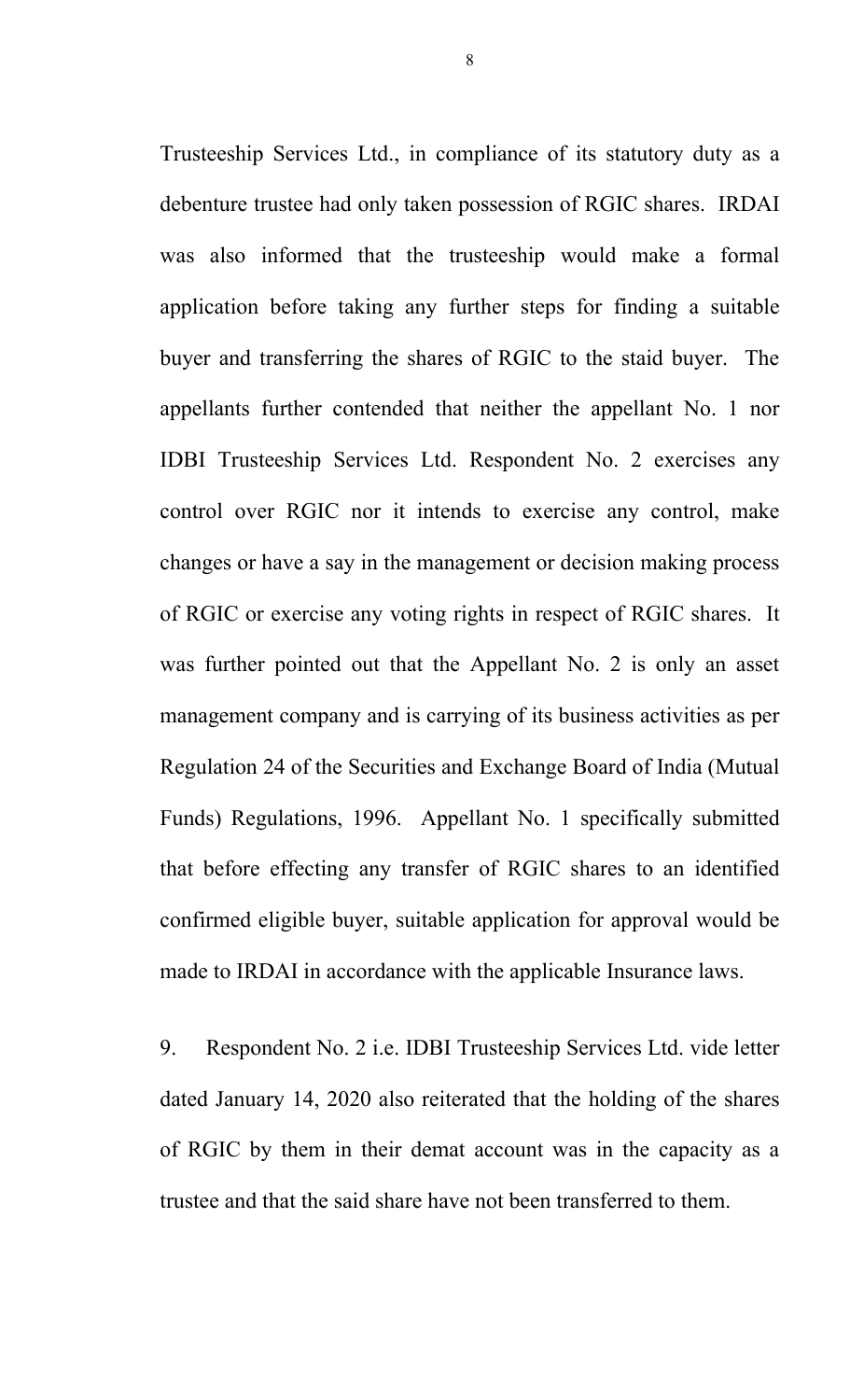10. An affidavit has also been filed by Respondent No. 2 before this Tribunal giving an undertaking that prior to the transfer of shares by way of sale to a transferee, Respondent No. 2 will take approval from IRDAI in accordance with law.

11. Based on the aforesaid letter sent by the appellant, IRDAI vide letter dated February 4, 2020 noted that the shares of RGIC held by IDBI Trusteeship Services Ltd. Respondent No. 2 was in its capacity as a trustee and the said shares have not been transferred to Respondent No. 2. IRDAI in the said letter further advised the appellants that as and when the transfer of the shares is contemplated, it would ensure that the provisions of Section  $6A(4)(b)(iii)$  of the Insurance Act read with Regulation 3 of the Transfer of Equity Shares Regulations are complied with.

12. In the light of the aforesaid communication of IRDAI vide their letter dated February 4, 2020 and their reply filed before this Tribunal, it is apparently clear that damage control measures have been adopted by Respondent No. 1 subsequent to the impugned orders dated December 4, 2019 and December 27, 2019. The communication / order of IRDAI dated February 4, 2020 has largely diluted its own order dated December 4, 2019 and December 27,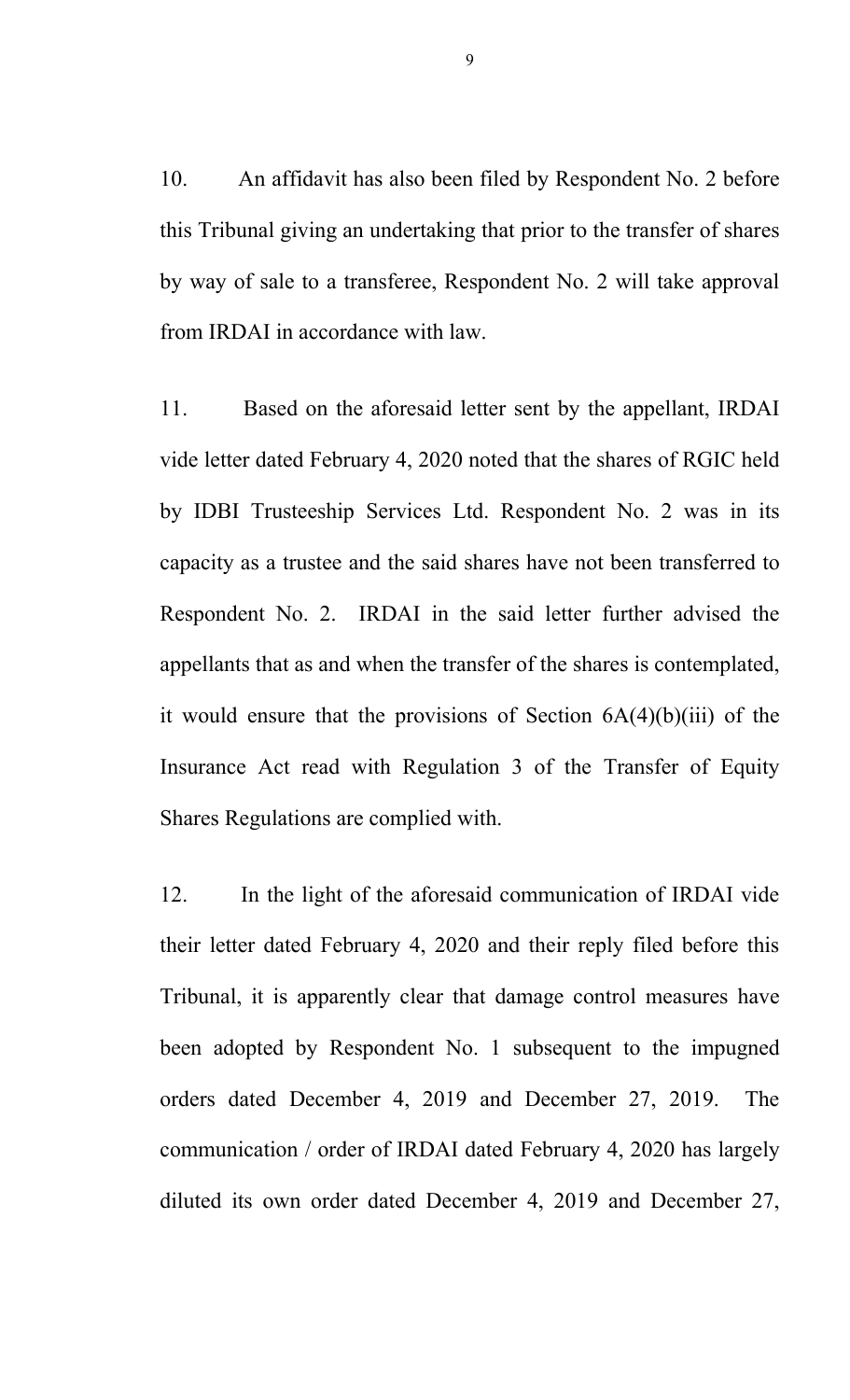2019. The stand of the Respondent No. 1 as depicted in paragraph No. 21 of their reply makes is apparently clear that prior to any transfer of the shares in question, the authority is required to be in a position to carry out due diligence in order to ascertain fulfillment of Fit and Proper criteria and financial soundness of the transferee.

13. In the light of the aforesaid, the stand of the respondent No. 1 that the use of the word "transfer" as depicted as per the provisions of Section 6A(4)(b)(iii) of the Insurance Act would also include any form of transfer of shares including a pledge is not being considered at this stage and is left open.

14. We however dispose of the appeal with the direction that the observation in the impugned orders that the transfer / pledge of the shares in question are null and void ab initio is incorrect and to that extent, the order is set aside. We also record that IDBI Trusteeship Services Ltd. Respondent No. 2 is holding the pledged shares as a custodian and will make every endevour to find a suitable buyer. As and when a suitable buyer is found suitable application would be made before IRDAI for appropriate approval to enable the IRDAI to carry out due diligence and to ascertain fulfillment of Fit and Proper criteria, financial soundness, etc. We also make it clear that so long